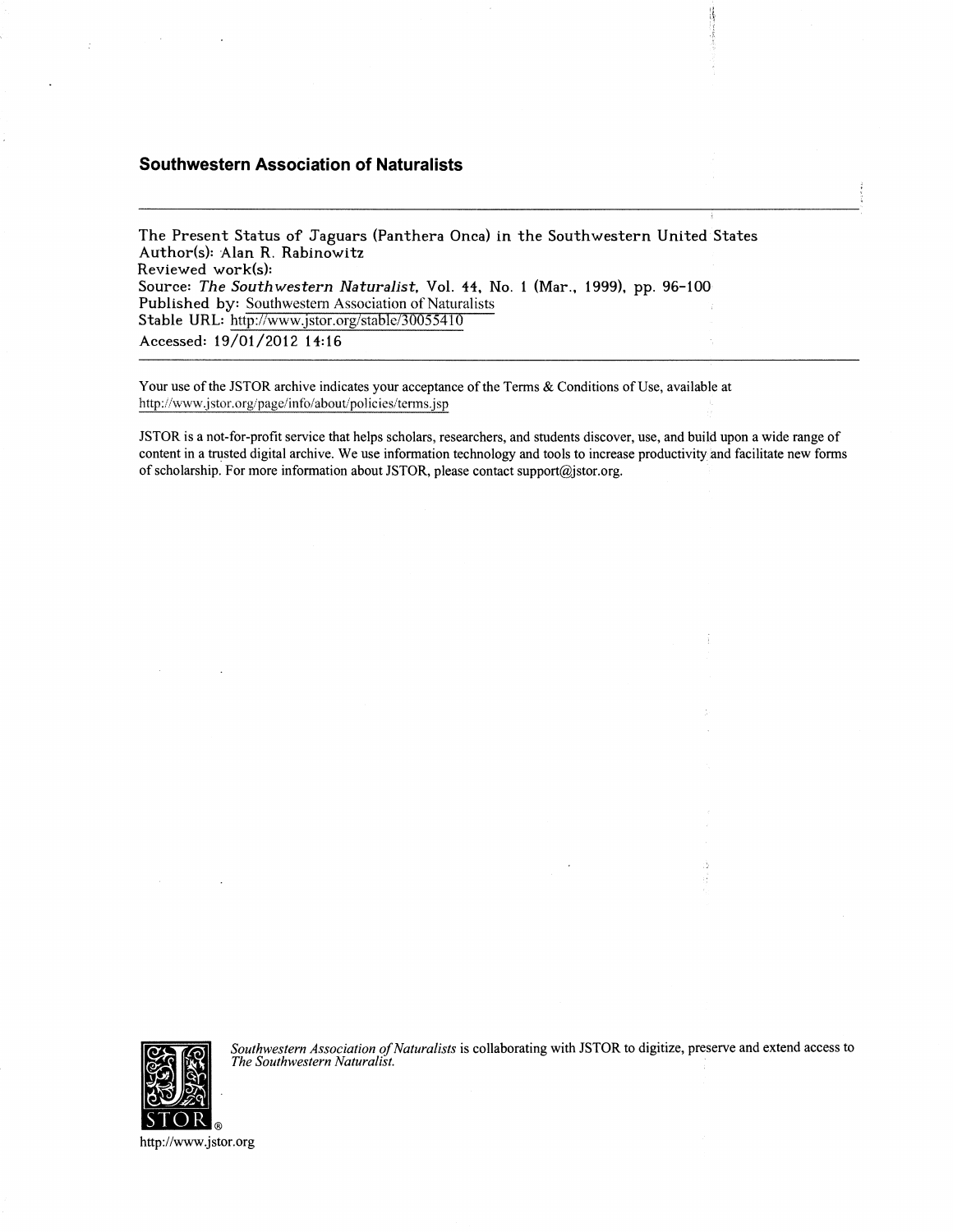- **DATADESK. 1992. Statistics guide, Volume II. Data Description, Inc., Ithaca, New York.**
- **GOMOT, A., S. BRUCKERT, L. GOMOT, AND J. C. COMBE. 1986. A contribution to the study of the beneficial effects of soil on the growth of** *Helix aspersa.*  **In: Associazione Naxionale Elicicoltori (Italian Snail Farmers Association). Snail Farming Research. Cherasco, Italy. Pp. 76-83.**
- **LIVSHITS, G. M. 1983. Ecology of the terrestrial snail**  *(Brephylopsis bidens):* **age composition, population density and spatial distribution of individuals. Journal of Zoology 199:433-446.**
- **MASON, C. F. 1970. Food, feeding rates and assimilation in woodland snails. Oecologia 4:358-373.**
- **POLLARD, E., A. S. COOKE, AND J. M. WELCH. 1977. The use of shell features in age determination of**

**juvenile and adult Roman snails** *Helix pomatia.*  **Journal of Zoology 183:269-279.** 

- **SAMPELAYO, R. S., S. FONOLLA, AND F. G. EXTREMERA. 1990. Land snails as experimental animals: a study of the variability and distribution of individual weights in** *Helix aspersa* **snails born from the same clutch. Laboratory Animals 24:1-4.**
- **THOMPSON, R., AND S. CHENEY. 1996. Raising snails. United States Department of Agriculture, National Agriculture Library, Beltsville, Maryland.**
- **WEINER, J. 1993. Competition, herbivory and plant size variability:** *Hypochaeris radiacata* **grazed by snails** *(Helix aspersa).* **Functional Ecology 7:47-53.**

*Submitted 4 June 1997. Accepted 25 August 1998. Associate Editor was Steven Goldsmith.* 

## **THE PRESENT STATUS OF JAGUARS** *(PANTHERA ONCA)* **IN THE SOUTHWESTERN UNITED STATES**

#### **ALAN R. RABINOWITZ**

*Wildlife Conservation Society, International Programs, Bronx Zoo, Bronx, NY 10460* 

**Jaguars,** *Panthera onca,* **are recorded in North America as fossils from the middle Pleistocene, approximately 850,000 years ago (Seymour, 1993). By the end of the Pleistocene, the jaguar's range had become restricted to the southern United States, and there was already a progression toward the shorter, stockier mod**ern jaguar form (Kurtén and Anderson, 1980; **Seymour, 1993). In Recent times, the jaguar's range became further restricted, reaching only as far north as Arizona, New Mexico, and Texas (Seymour, 1989).** 

**By the beginning of the 20th century, resident populations were assumed to have disappeared from the United States, though wanderers continued to enter the country from Mexico (Davis, 1978; Nowak and Paradiso, 1983). Brown (1983) however, believed that regular sightings of jaguars in the southwest between 1900-1950 were indicative of a thinly scattered and declining resident jaguar population, not simply accidental wanderers, and Goldman (1932) still described them as regular residents in southeast Arizona. Brown (1986) also felt it was the predator-control programs concurrent with development of the livestock industry between 1880-1965 that fi-** **nally eliminated the jaguar from the southwest. A recent assessment of the jaguar's current distribution (Swank and Teer, 1989) places the northernmost limit of established populations in central Mexico.** 

**The jaguar has been listed as an endangered species from the Mexico border southward for more than 25 years (37 Federal Register 6476, 30 March 1971). In 1979, the United States Fish and Wildlife Service acknowledged an "oversight" in not listing the United States portion of the species' range and stated their intentions to correct the error (44 Federal Register 43705, 25 July 1979). This correction was not carried out until 17 July 1997, partly in response to events described below.** 

**On 7 March 1996, a rancher and part-time hunting guide photographed an adult jaguar in the Peloncillo Mountains of southeastern Arizona (Glenn, 1996). Six months later, a second jaguar was photographed in the Baboquivari Mountains of southern Arizona. Both appeared to be males. In April and May of 1997, two additional unconfirmed sightings of jaguars were reported from the Baboquivari and Huachuca Mountains, respectively.** 

**The photographs and sightings stirred local**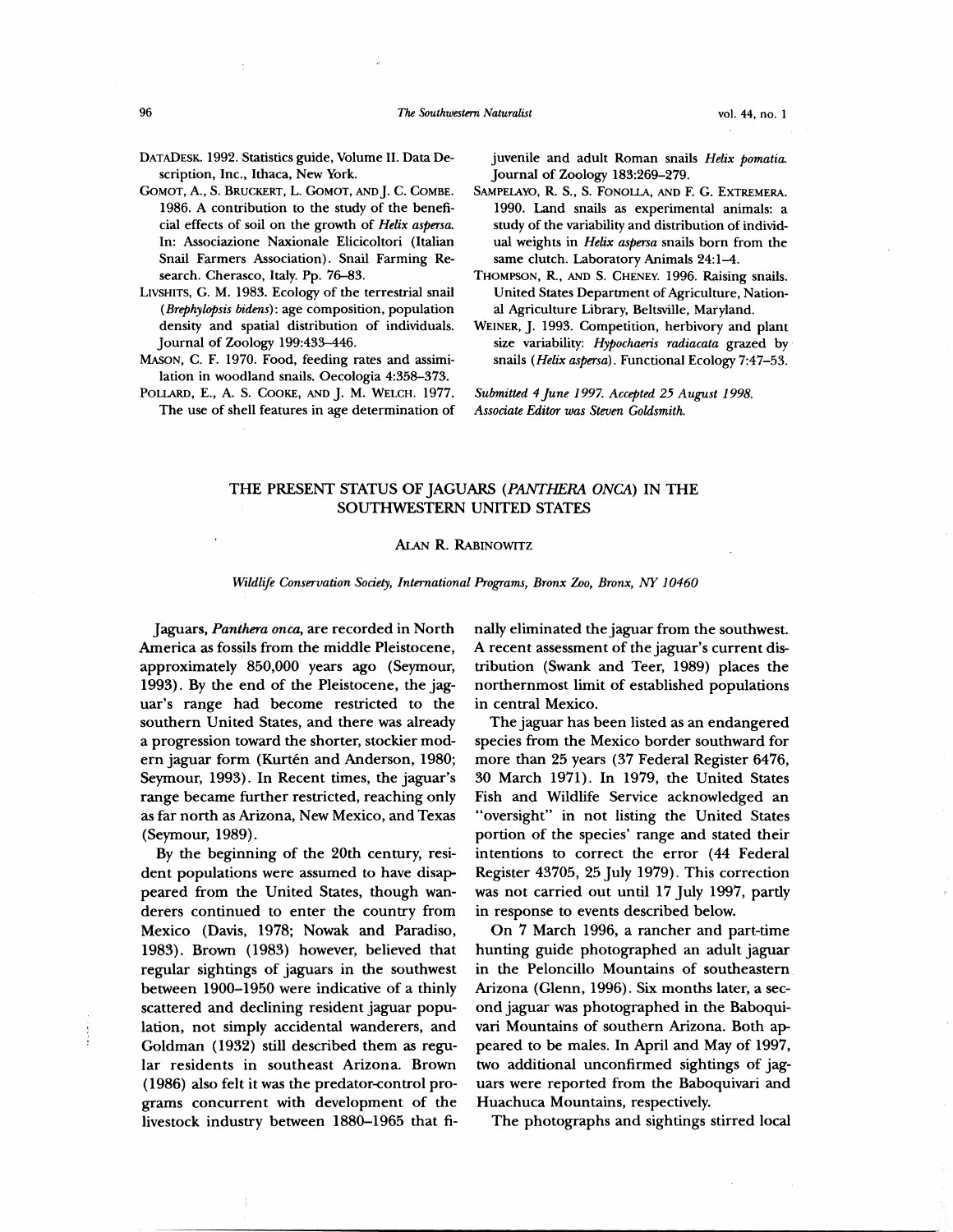#### **March 1999** 97

**and national interest in the jaguar, and prompted environmental groups to pressure the United States government to protect and declare critical habitat for the jaguar north of the Mexican border. Ranchers immediately feared that their use of state and federal lands was in jeopardy. State non-game agencies in Arizona and New Mexico, wanting to avoid federal intervention, developed a "Conservation Agreement" and a Jaguar Action Conservation Team to protect the jaguar, while not interfering with the livelihood of the human inhabitants of the region. The question remained, however, what exactly was it that needed protection?** 

**At the request of the Malpai Borderlands Group, an organization established by ranchers, and supported by The Nature Conservancy, scientists, and private individuals in southeastern Arizona and southwestern New Mexico, I traveled to the Malpai Ranch on the border of Arizona and Mexico. From 21-26 June 1997, nearly 1,000 miles was covered by car, on foot, mule back, and by plane to talk to people, visit areas of the most recent sightings, look for tracks of big cats and prey species, and to examine the habitat, human settlement patterns, and potential travel corridors for jaguars in the mountains of southern Arizona, New Mexico, and the Sierra Madre Occidental of northern Mexico. June was selected as an optimal time to search for tracks and sign at available water sources in the mountains. Despite these efforts, no sign of jaguars was found, although tracks and sign were observed of puma** *(Puma concolor) ,* **coyote** *( Canis latrans) ,* **bobcat** *(Lynx rufus),* **wild turkey** *(Meleagris gallopavo),* **mule deer** *(Odocoileus hemionus),* **white-tailed deer**  *(0. virginianus),* **and javelina** *(Pecan tajacu).*  **There were also no additional reports of jaguars or their sign in the areas of the most recent confirmed sightings.** 

**The historic range of the jaguar has stretched from the wooded canyons of the Sonoran Desert, through the rain forests of South and Central America, to the flooded grassland mosaics of the Brazilian Pantanal and the thickets of the arid Bolivian Chaco region. But, the most robust populations of jaguars have been associated with tropical climates in areas of low elevation with dense cover and yearround water sources (Seymour, 1989; Emmons, 1991). Although more than 85 prey species** 

**have been recorded in the jaguar's diet, jaguars prefer terrestrial mammals with a body mass greater than one kilogram (Seymour, 1989).** 

**The fact that the southwestern United States has been the northern limit of the jaguar's range is not by chance. The more open, dry habitat of the southwest, although apparently suitable for the puma, is marginal for the jaguar in terms of water, cover, and prey densities. The nature of this landscape, ranging from open grassland/shrub communities to mountain woodlands, is not of recent origin but rather a product of both past climatic influences dating back to the Pleistocene, and to relatively recent human activities and settlement patterns in the area (Brown and Davis, 1995).** 

**The greatest number of jaguar reports in North America during the 20th century have occurred in Arizona, yet state records list only 81 sightings between 1848-1994 (Girmendonk, 1994). Of these, 26 were evaluated as credible, and with the two most recently photographed jaguars, only 19 sightings are confirmed. A second list compiled by David Brown (pers. comm.) reports 60 jaguars killed or photographed in both Arizona and New Mexico since 1890. Of 20 individuals identified by sex, only five were females, three of which were with young. The last female with young was reported in 1910. Of 22 reports indicating the time of year of the sighting, 41 % were during the winter months of November. through January, with the remainder scattered throughout the year.** 

**Attempts to examine landscape changes to define the "natural" state of jaguar habitat at some previous period in the American southwest is difficult. By the time of Spanish settlement in the 1600s, there already were large populations of Native Americans whose activities had greatly affected the ecological balance of the region (Hastings and Turner, 1980). The extensive grasslands were, at least in part, products of repeated fires set by Native Americans in the course of hunting activities. During the subsequent two centuries of Spanish rule in the desert southwest, domestic animals were introduced, so that by 1700, grazing livestock ranged widely throughout the region. By the late 1800s, with Native Ainerican cultures in decline and the Spanish gone, centuries of disturbance had already contributed to gross**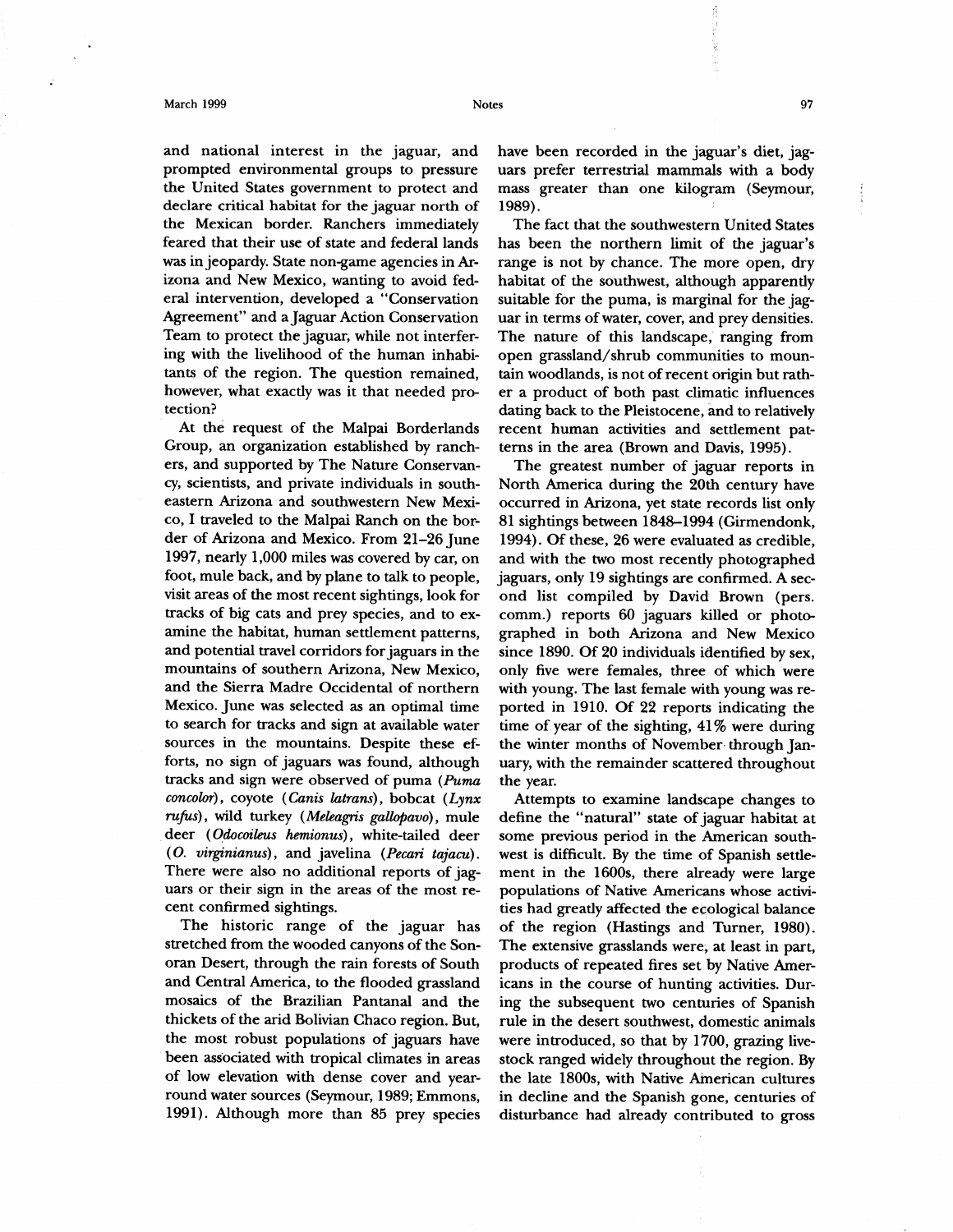**changes in the landscape. As Americans moved westward, beginning a period of fire suppression, predator control, and large-scale cattle ranching, major watercourses and marshlands had already begun to dry up or become intermittent (Hastings and Turner, 1980; Hendrickson and Minckley, 1984). Much of the native wildlife were already replaced by free-ranging livestock (Hansen, 1992). By the early 1900s, species such as pronghorn** *(Antilocapra americana) ,* **white-tailed deer, mule deer, and peccaries were already absent or rare throughout large parts of the region (Hornaday, 1914).** 

**Few animals have been incorporated into the religious beliefs, ideologies, and artistic traditions of ancient civilizations and modern peoples as often as the big cats. Examination of ancient and modern beliefs can often give insight concerning large predators that share the landscape with modern man. Jaguars, in particular, have been a dominant symbol and religious icon throughout much of the neotropics where they still occur as the largest carnivore (Rabinowitz, 1986; Saunders, 1991, 1995). Although Native Americans of the southwestern United States are relatively recent settlers, there is little indication that jaguars ever played a major role in their religious ideology, art, or culture. Instead, feline imagery decorating ritual paraphernalia were mostly patterned after the puma, which was regarded as the supreme hunter associated with rain, fertility, and warriors (Saunders, 1991; Hansen, 1992).** 

**With at least a few reports each decade since the late 1880s, the jaguar cannot simply be considered an accidental wanderer into the United States. Yet, the southwestern United States has never been, at least in recent times, more than marginal habitat at the extreme northern limit of the jaguar's range. Upon critical examination of the available data on jaguar reports in the United States, several points stand out: 1) The number of confirmed or credible jaguar sightings are too few in number to indicate more than the possibility of small, short-lived jaguar populations north of the Mexican border over the last century. 2) The fact that 74% of the animals identified by their sex were male, may be indicative of dispersal movements from south of the border. Although evidence on the migratory or dispersing tendencies of jaguars is sparse (Perry,** 

**1970) , males travel over larger distances than females (Schaller and Crawshaw, 1980; Rabinowitz and Nottingham, 1986). A recent study on pumas in New Mexico showed male pumas dispersed an average of 71 miles, with a maximum dispersal of 122 miles (Logan et al., 1996). Faced with fragmented habitats, competition from other predators, and human activities, the possibility of long dispersals by jaguars from populations in Mexico is not unreasonable. 3) The likelihood of jaguars traveling across the border from Mexico, in addition to numerous reports collected by the author and others, points to a strong possibility of resident jaguar populations in northern Mexico, and the need to identify these populations and reassess the true northern limits of the species' distribution. 4) Three sightings of females with young is an indicator of jaguars possibly breeding in the United States in the early 1900s but is not indicative of a long term resident population. All sightings of females with young occurred during or before 1910, and no female has been reported since 1965. 5) The lack of substantial anecdotal evidence, mythology, religious beliefs, or folklore about jaguars in old books, by hunters, or recorded among Native American groups north of the Mexican border strongly suggests a lack of permanent presence even by relatively small numbers of individuals within the last several hundred years. The opposite is true for the puma.** 

**How important are the few individuals that still make their way into the United States? Even if residency is not established, movements by jaguars north of the Mexico border make the southwest region of the United States still part of the present-day range of the jaguar. However, there is no indication that habitat in the southwest United States is critical for survival of the species, or that current ranching activities are preventing jaguars from re-colonizing an area where they do not appear to have resided in any viable numbers in recent times. Furthermore, although jaguars in Arizona and New Mexico have, in the past, been classified as a separate subspecies,** *P. o. arizonensis,* **based on skull morphology (Nelson and Goldman, 1933; Pocock, 1939) , a more recent taxonomic evaluation of the jaguar, also based on skull measurements, found no significant differences among the recognized subspecies of jaguars (Larson, 1997). This calls into ques-**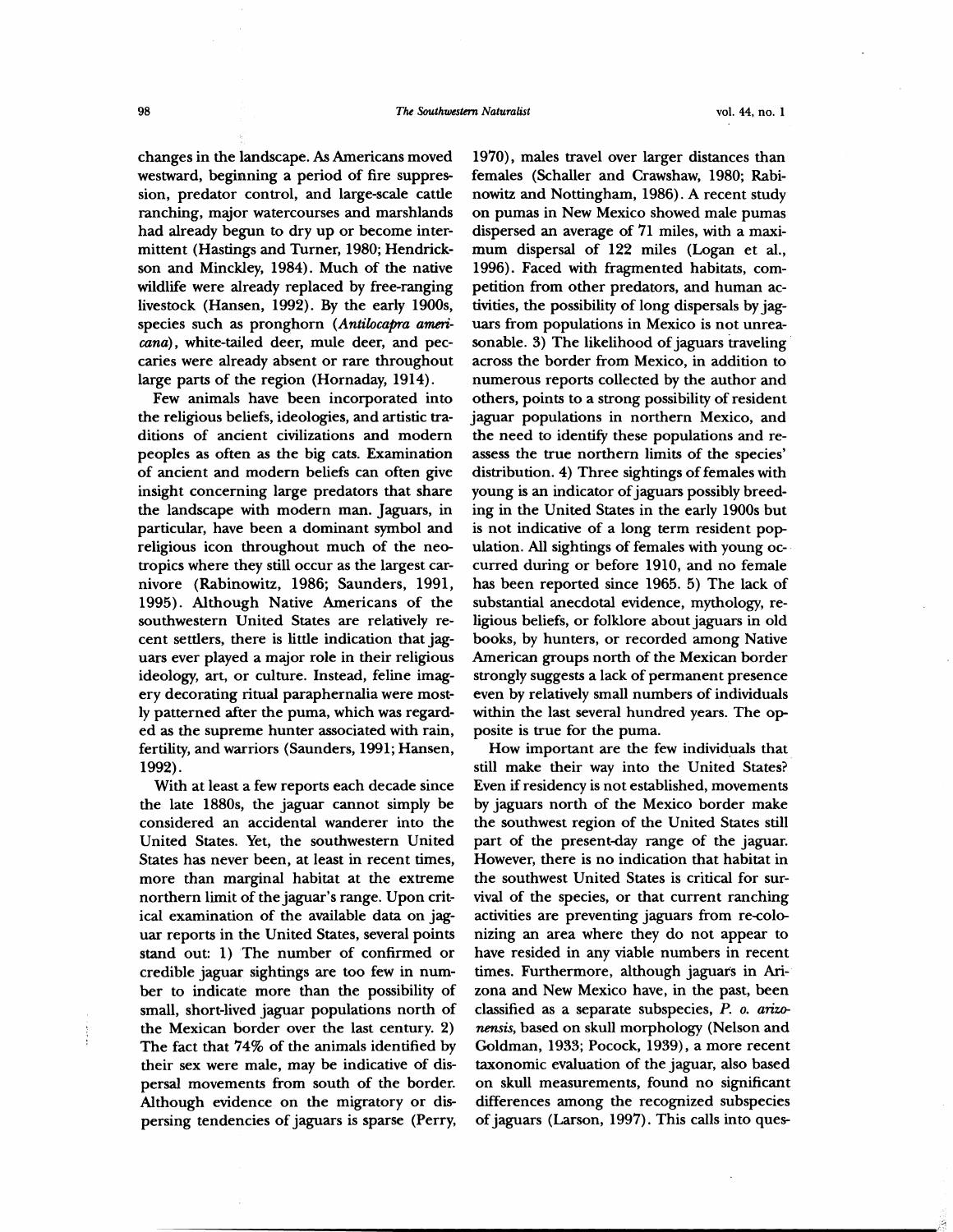#### **March 1999 Notes 99**

**tion any management of wild or captive jaguar populations based on subspecies classification. In conclusion, I support the recent action by the United States Fish and Wildlife Service to list jaguars as endangered within the United States. However, I do not feel that available data indicate that any actions should be taken at this time to secure or manage potential jaguar habitat within the borders of the United States.** 

**In conservation biology, where we deal with limited financial resources, dwindling natural habitats, and human populations as a part of the landscape, we must use our knowledge and resources wisely. Large predators, which need more space and resources than other species, are often the most difficult species to protect and manage for the future. Quigley and Crawshaw (1992) in designing a conservation plan for jaguars in the Pantanal of Brazil, realized the need to integrate ecological requirements with socio-economic realities of the region. Ultimately, -if jaguars and other large predators are to be protected and managed successfully, we must use good science and good sense.** 

**Resumen—Durante los afios de 1996 y 1997, cuatro jaguares fueron vistos y dos fueron fotografiados en las mointanas del sur del estado de Arizona. Estas fotografias impulsaron preguntas sobre el estatus actual del jaguar en los Estados Unidos, ya que imicamente se han confirmado 19 jaguares en Arizona desde 1848. Aunque los jaguares se han considerado en peligro por la agencia gubernamental United States Fish and Wildlife Service al sur de la frontera con Mexico, nunca se han clasificado en peligro en los Estados Unidos. Desde principios del siglo XX, en los Estados Unidos se ha asumido que las poblaciones residentes de jaguares han desaparecido, aunque ocasionalmente se observan animales en Mexico. Du**rante junio de 1997 el autor viajó a las áreas **donde se han visto recientemente los jaguares, con el fin de examinar el habitat, los patrones de asentamiento de las poblaciones humanas, y el potencial de ser un corredor de movi**miento de jaguares en las montañas al sur del **estado de Arizona, en el estado de Nuevo Mexico, y en la Sierra Madre Occidental al norte de Mexico. Luego de examinar el habitat criticamente, y los datos disponibles sobre jaguares en informes realizados en el sur de los** 

Estados Unidos, se llegó a las siguientes con**clusiones: 1) El numero de observaciones de jaguares confirmadas o creibles es muy pee indica solamente la posibilidad de**  una pequeña y efímera población en los Esta**dos Unidos en la illtima decada; 2) El hecho de que el 74% de los jaguares identificados sean machos, puede ser indicativo de movimientos de dispersion desde el sur de la frontera, ya que los machos tienden a movilizarse mas lejos que las hembras. En presencia de habitat fragmentado, competencia con otros depredadores, y actividades humanas, la posibilidad de una gran dispersi6n ale poblaciones de jaguares desde Mexico no es descartada; 3) La posibilidad de que jaguares crucen la frontera de Mexico, junto con el gran numero de reportes llevados a cabo en Mexico por el autor, indican que existe una alta posibilidad de una poblacion residente de jaguares en al nor**te de México, e igualmente señalan la necesi**dad de identificar estas poblaciones y deter**minar los verdaderos límites norteños de esta **especie; 4) El que se hayan visto tres hembras con cachorros puede ser indicativo de que los jaguares se estuvieron reproduciendo en los Estados Unidos a principios del siglo, pero no es indicativo de que exista una poblacion residente actual. Todas las observaciones de hembras con crias han sucedido antes de o durante 1910, y no se ha visto ninguna hembra desde 1965; 5) La carencia substancial de evidencias anecdoticas, mitologicas, religiosas o folkloricas sobre jaguares en libros antig6s, por cazadores, o anotaciones de indigenas nativos americanos al norte de Mexico, sugiere que no hay una presencia permanents ni siquiera un**  número relativamente pequeño del jaguar en **las altimas decadas. Lo opuesto a esto es el caso del puma. Aunque no se puede establecer que los jaguares residen en los Estados Unidos, sus movimientos en la region fronteriza entre Mexico y los Estados Unidos hace que forme parte de la distribucion del jaguar, por lo tanto esta especie debe ser igualmente protegida en esta region. No obstante, no hay indicacion de que el habitat al suroeste de los Estados Unidos sea critico para la sobrevivencia de la especie, o que las actividades rancheras actuales obstaculicen la recolonizacion del jaguar en un area donde no parecen haber residido en ningim numero viable en tiempos recientes.**